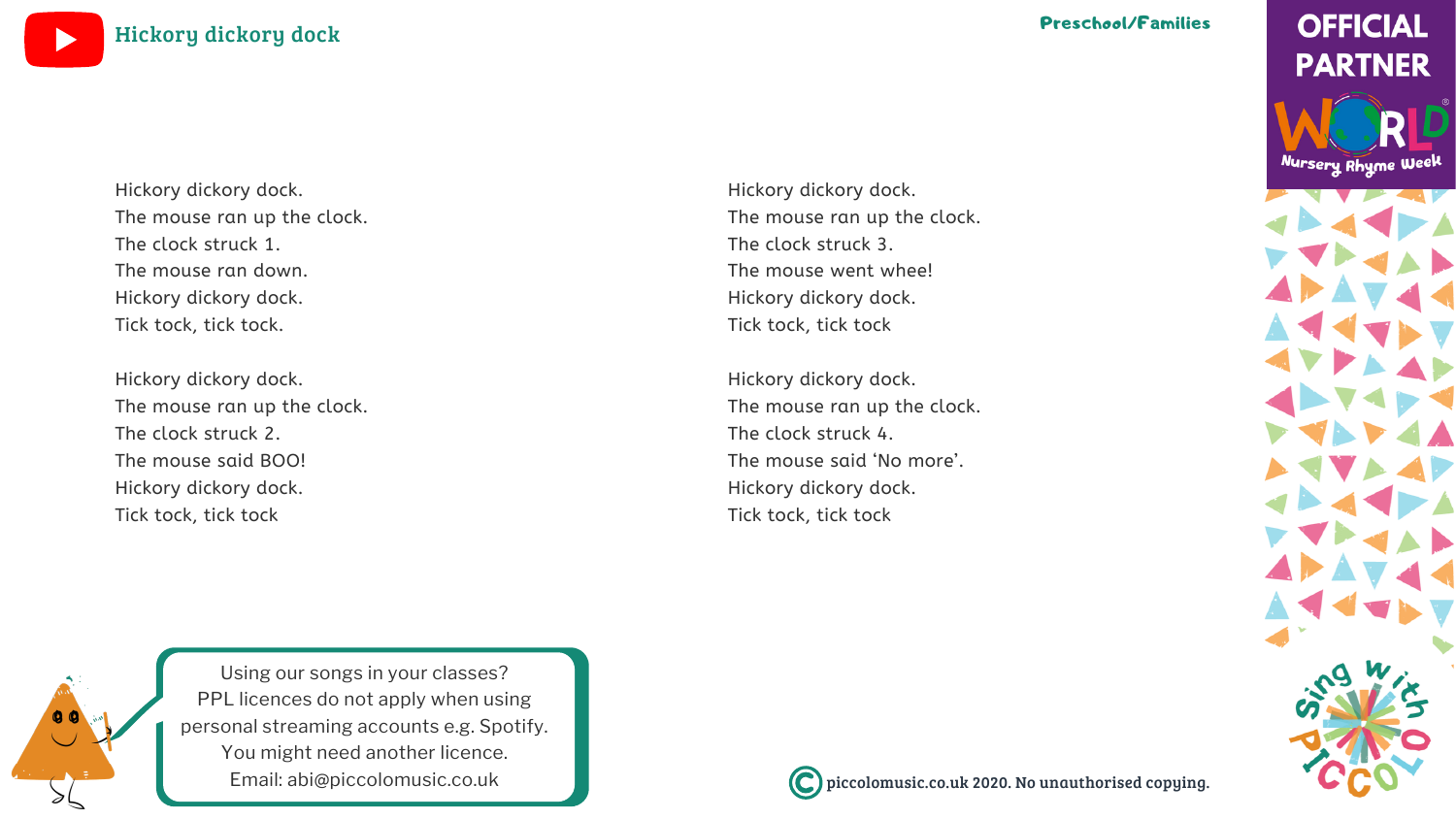



## [Musical](https://bit.ly/MusicalactivitiesYOUTUBE) Games Playing Music

### Preschool/Families

- 1. Draw a circle on their body and either run fingers up the child's back or jiggle them up and down
- Bounce or raise knees and bump to the floor for the chime
- Run fingers down
- Sway side to side
- 2. Repeat the above playing peekaboo instead of running fingers down
- Sway side to side
- 3. Repeat as before, raising knees and sliding to the floor instead of peekaboo
- Sway side to side
- 4. Repeat the above shaking your head and one finger instead of sliding
- Sway side to side
- Run on the spot like the mouse
- Jump together as the clock chimes
- Peekaboo
- 
- 'No more' both freeze like a statue

BABIES/TODDLER: Sit baby/toddler on your knee facing you or facing out

SINGING GAME WITH PUPPETS: The above actions can be done but using a hand puppet to play peekaboo and run up and down your child, tickling their body.

'Whee!' - lift your child up and swing them round

SINGING GAME: Children and adults hold hands facing each other and sway to and fro like a pendulum.

RAINY DAY GAME: A group of adults with their toddlers stuck in someone's house on a rainy day? Make a clock and a mouse puppet and sing the song, moving the hands of the clock as you sing. Find some saucepans and/or saucepan lids and crash them together as the clock chimes.

CAR JOURNEY CHALLENGE: Add additional chimes and

# **OFFICIAL PARTNER**

Nursery Rhyme Week



think of more actions. Replace the mouse with other animals. Sing the number in a different language.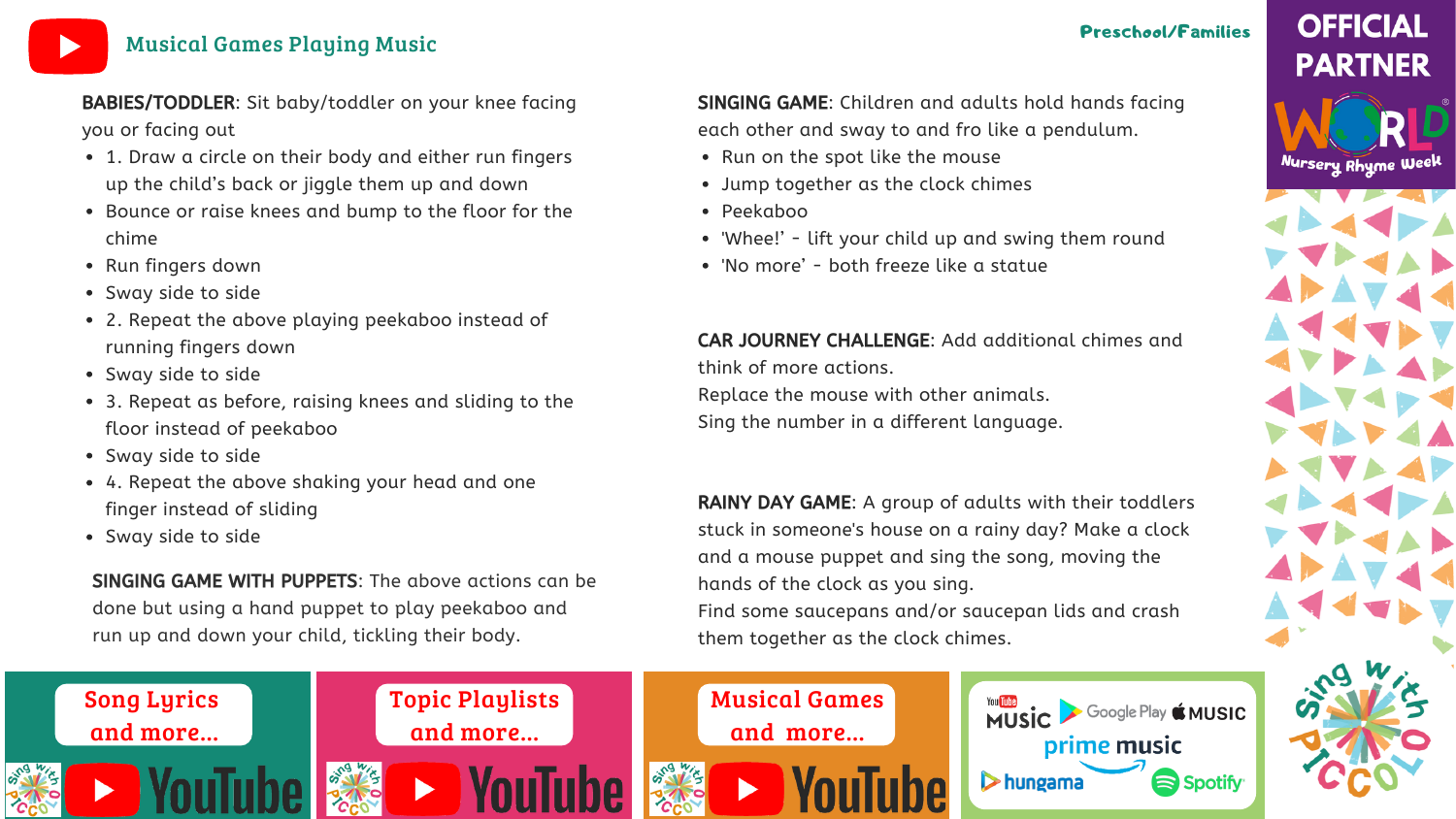### piccolomusic.co.uk 2020. No unauthorised copying.

## **OFFICIAL PARTNER**

Nursery Rhyme Week



Using our songs in your [classes?](https://bit.ly/LicensingYOUTUBE) PPL licences do not apply when using personal [streaming](https://bit.ly/LicensingYOUTUBE) accounts e.g. Spotify. You might need [another](https://bit.ly/LicensingYOUTUBE) licence. Email: [abi@piccolomusic.co.uk](https://bit.ly/LicensingYOUTUBE)







Hickory dickory dock. The mouse ran up the clock. The clock struck 3. The mouse went whee! Hickory dickory dock. Tick tock, tick tock

Hickory dickory dock. The mouse ran up the clock. The clock struck 4. The mouse said 'No more'. Hickory dickory dock. Tick tock, tick tock



Hickory dickory dock. The mouse ran up the clock. The clock struck 1. The mouse ran down. Hickory dickory dock. Tick tock, tick tock.

Hickory dickory dock. The mouse ran up the clock. The clock struck 2. The mouse said BOO! Hickory dickory dock. Tick tock, tick tock